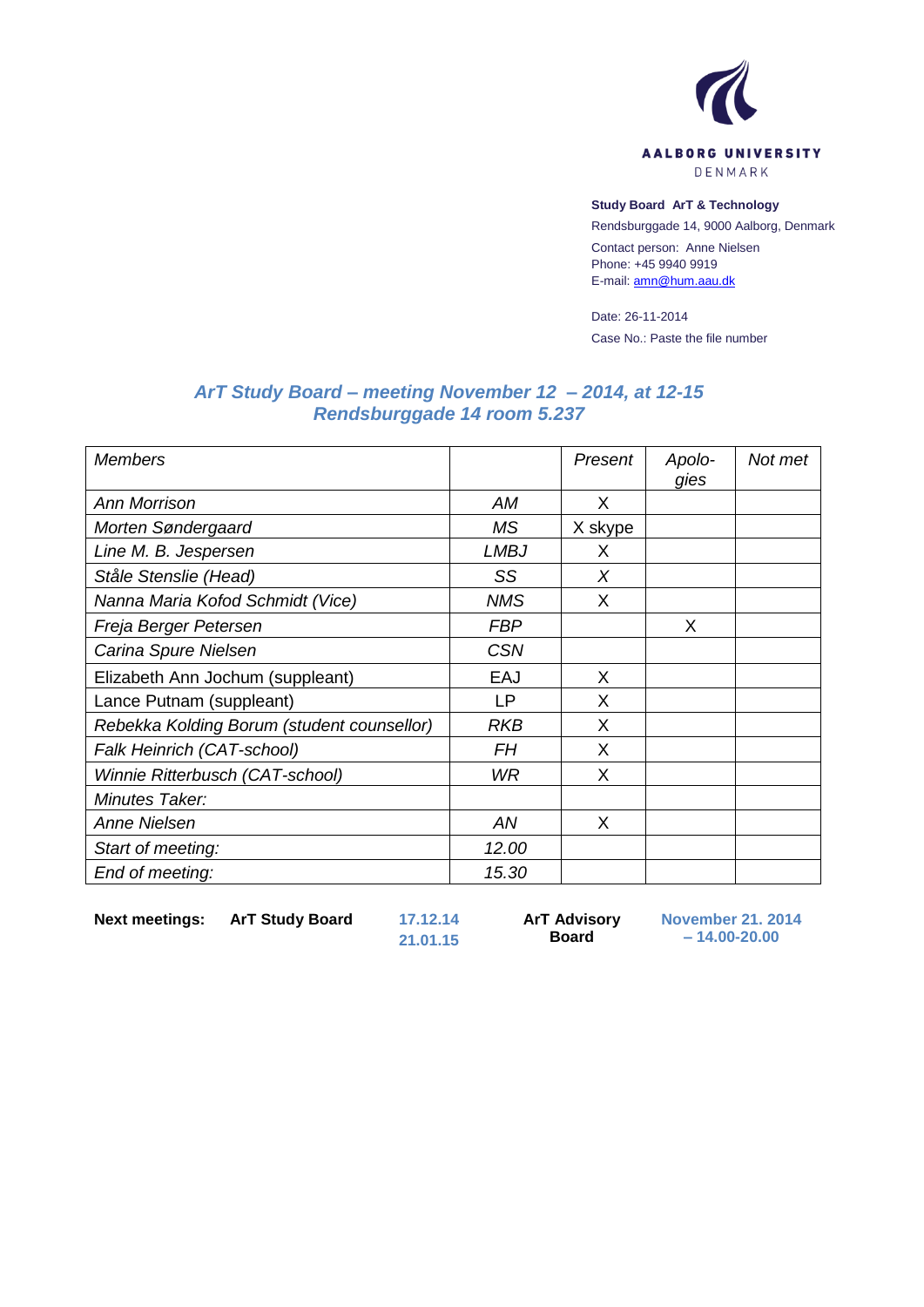

| Item.          | Subject:                                                                                                                                                                             |
|----------------|--------------------------------------------------------------------------------------------------------------------------------------------------------------------------------------|
| 1 <sub>1</sub> | Minutes from meeting 30.10.2014 - was approved.                                                                                                                                      |
| 2.             | Agenda for the meeting 12.11.2014- was approved.                                                                                                                                     |
| 3.             | News:                                                                                                                                                                                |
| a.             | <b>Head of Study (SS)</b>                                                                                                                                                            |
|                | Budget for Hours will be changed. Next year in spring 15 will be 70 hours/STÅ and then further re-                                                                                   |
|                | duced to 60 hours/STÅ in fall 15.                                                                                                                                                    |
|                | ISEA - 4 ArT papers were presented by SS at the conference, 2 from Falk, 2 from Ståle. All will be                                                                                   |
|                | published.                                                                                                                                                                           |
| b.             | <b>Relate (SS)</b>                                                                                                                                                                   |
|                | No news.                                                                                                                                                                             |
| C.             | <b>Students (NMKS)</b>                                                                                                                                                               |
|                | No news.                                                                                                                                                                             |
| d.             | <b>Students Supervisors (NMKS/RKB)</b><br>No news.                                                                                                                                   |
| е.             | CAT-school (FH/WRB)- CAT-School                                                                                                                                                      |
|                | Study Board Report. Comments and additions.                                                                                                                                          |
|                | The Report was discussed (WBR incorporate comments in in the Report)                                                                                                                 |
|                | To improve the recruitment, SS suggest a larger action towards PR and marketing of the education.                                                                                    |
|                | It was decided to wait until we find out how the Dimensioning Reform will impact.                                                                                                    |
|                | MS participated via SKYPE from here.                                                                                                                                                 |
|                | The numbers of applicant are much higher than the intake - and The Study Board has asked the                                                                                         |
|                | HUM-FAK of the possibilities to change the admissions requirements - from two to one foreign lan-                                                                                    |
|                |                                                                                                                                                                                      |
|                | guage.<br>There has been a high dropout rate at ArT. This has fallen after the new web-page. The Study Board                                                                         |
|                | concludes than it is necessary to have a good level of communication to avoid student dropping out.                                                                                  |
|                | Reasons for dropping out was discussed - and according to the students representative they under-                                                                                    |
|                | stand why:                                                                                                                                                                           |
|                | Confusion if the education is an Art Academy or is it a University                                                                                                                   |
|                | The study is a bit messy $-$ need more structure in the study                                                                                                                        |
|                | Lack stability amongst the staff (lack of interest for the study)<br>$\overline{\phantom{a}}$                                                                                        |
|                | The staff do not know what $ArT$ is $-$ and what the students need<br>$\overline{\phantom{a}}$                                                                                       |
|                | The Aalborg model pulls in staff from many departments. To create a stronger sense of the stud-<br>$\overline{\phantom{a}}$                                                          |
|                | dy we need to get the various staff to participate in teachers meetings                                                                                                              |
|                | Cohesive - Tighter integration into the modules.<br>$\qquad \qquad -$                                                                                                                |
|                | The Drop out rage is still far too high and it is a challenge to lower it. - This is a subject to be dis-                                                                            |
|                | cussed at a later meeting or at an ArT Teacher day.                                                                                                                                  |
| 4              | Discussion on how to strengthen the ArT study                                                                                                                                        |
|                | Was discussed under the study report.                                                                                                                                                |
| 5.             | <b>Requisitions Spring 2015</b>                                                                                                                                                      |
|                |                                                                                                                                                                                      |
|                |                                                                                                                                                                                      |
|                |                                                                                                                                                                                      |
|                | There has been send out requisitions to the departments for Spring 2015 of 2.659,6 hours, and the                                                                                    |
|                | Budget for Spring is 2.380 hours + 200 hours for administration. (70 hours/STÅ x 68 STÅ).<br>Budget for Fall is 2.040 hours + 200 hours for administration. (60 hours/STÅ x 68 STÅ). |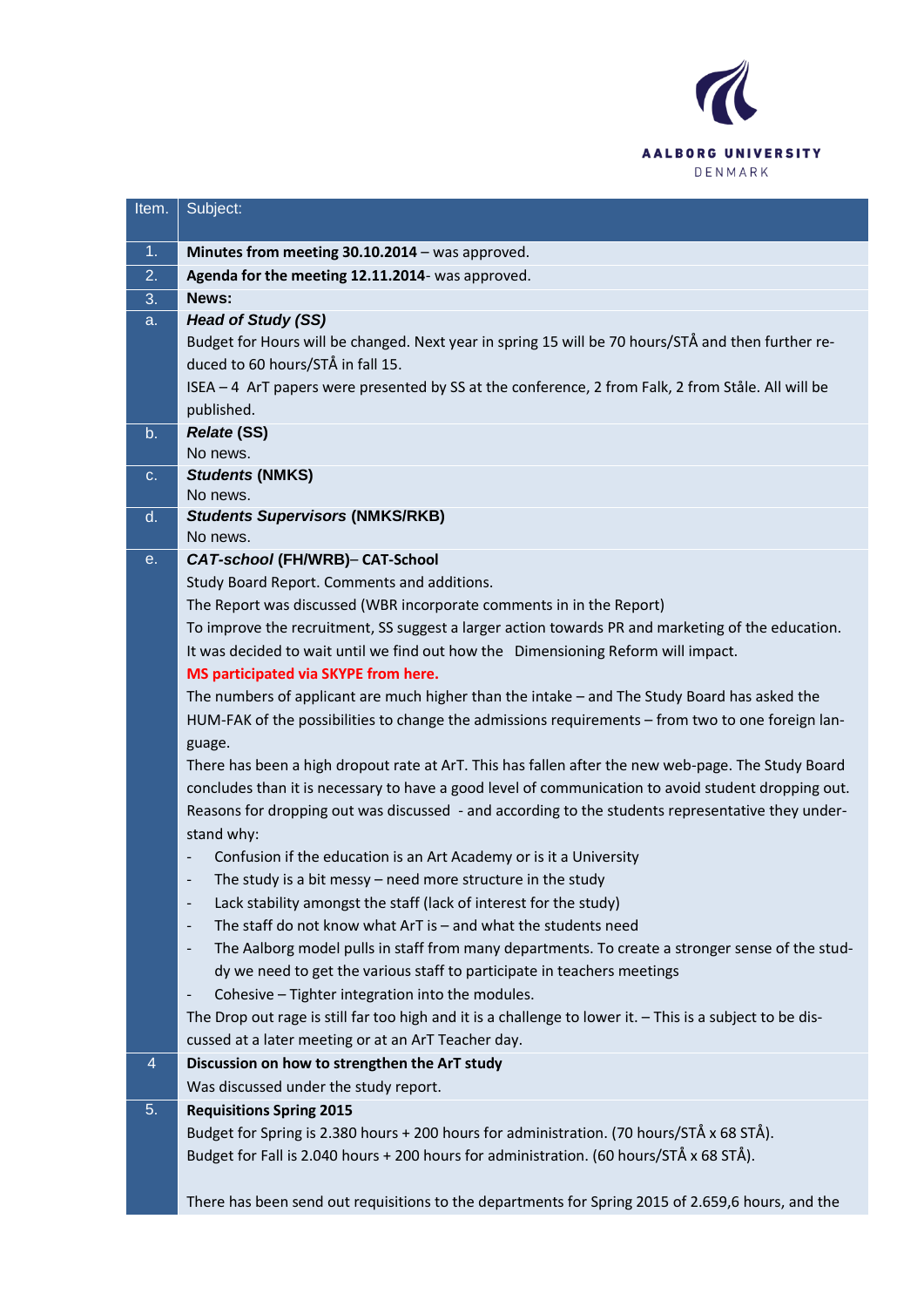

budget for Fall 2014 were originally 3.500 hours which means ArT gets the budget almost cut in half for Fall 2015.

The CAT school has to discuss if ArT will be reduced 1% of the hours to the CAT-school and if there will be any extra hours for small studies (as in 2014).

FH told that the HUM Faculty has promised that there will be a revised budget in fall 2015. 6. **Study Regulation – ArT Bachelor**

It was decided to start the work on a new study regulation – to adapt the budget for the coming year.

- Cooperation with HUM-INF and Music.
- Dimensioning Reform (December 2014)
- Fewer hours at the same output.
- Content.
- What teaching format can we event and promise the same legally demanded output.

There were settled a "Task Force Group" of SS, FH, EAJ, LP.

## **MS left the meeting.**

10 hours for this work will be required in – fall 2014 – for EAJ and LP.

What is needed to being taken care of:

- What kind of teaching experiment could be evented?
- Dimensioning Reform will be settled December 2014.
- HUM-FAK will take a decision after the result of Dimensioning Reform
- The Study Board will at that time know the hour rate for ArT.
- The Study Regulation does not need a completely rewriting. Consider a slight changing and new ways of lessons.
	- o reduction in lessons
	- o reduction in courses
	- o Less confrontation hours

Task force is meeting – November 27 – to figure out how big the changing will be.

There was a slight change in the Requisition spring 2015 – which were accepted at the meeting. 7. **Lab Facilities.**

Frustrating amongst the student that there is no access to the wood space and to the laser cutter space. They only have access to the Fab-lab where there is no equipment.

FH is having a meeting with Michal Collin, AD:MT and KOM where this will be discussed. 9. **Any Further Business.**